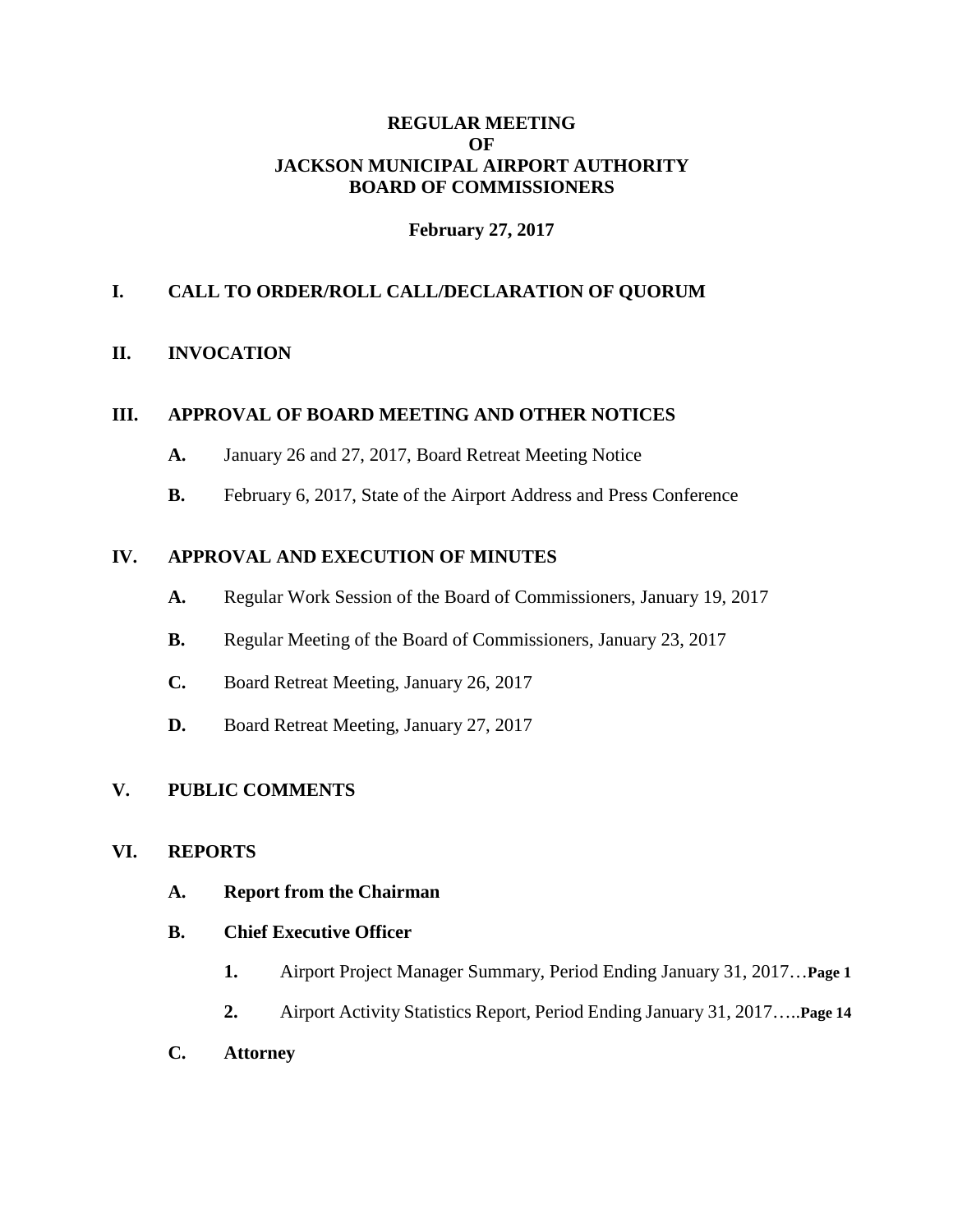# **VII. ACTION ITEMS**

# **A. Financial Matters**

| 1. | Financial Reports for January 2017: |                                                                   |  |
|----|-------------------------------------|-------------------------------------------------------------------|--|
|    | (a)                                 |                                                                   |  |
|    | <b>(b)</b>                          |                                                                   |  |
|    | (c)                                 |                                                                   |  |
| 2. |                                     |                                                                   |  |
| 3. |                                     | Accept Amendment to FY17 Operating and Maintenance Budget Page 45 |  |
| 4. |                                     |                                                                   |  |

## **B. Construction Projects**

| 1. | Atlantic Aviation FBO Building Roof Repairs, JAN: Authorization to        |
|----|---------------------------------------------------------------------------|
| 2. | Purchase and Installation of a Turnkey Parking Access and Revenue Control |
| 3. | Upper Roadway (Vehicular Bridge) Rehabilitation, JAN: Authorization to    |
| 4. | Rehabilitation of Runway 11-29 at Hawkins Field Airport, HKS:             |

# **C. Procurement**

# **D. Service Agreements**

| 1. | JMAA Health Insurance Brokerage, JMAA: Authorization to Execute     |
|----|---------------------------------------------------------------------|
| 2. | Queue Monitoring Solution, JMAA: Authorization to Reject Proposals  |
| 3. | Parking Services Management, JAN: Authority to Execute An Amendment |